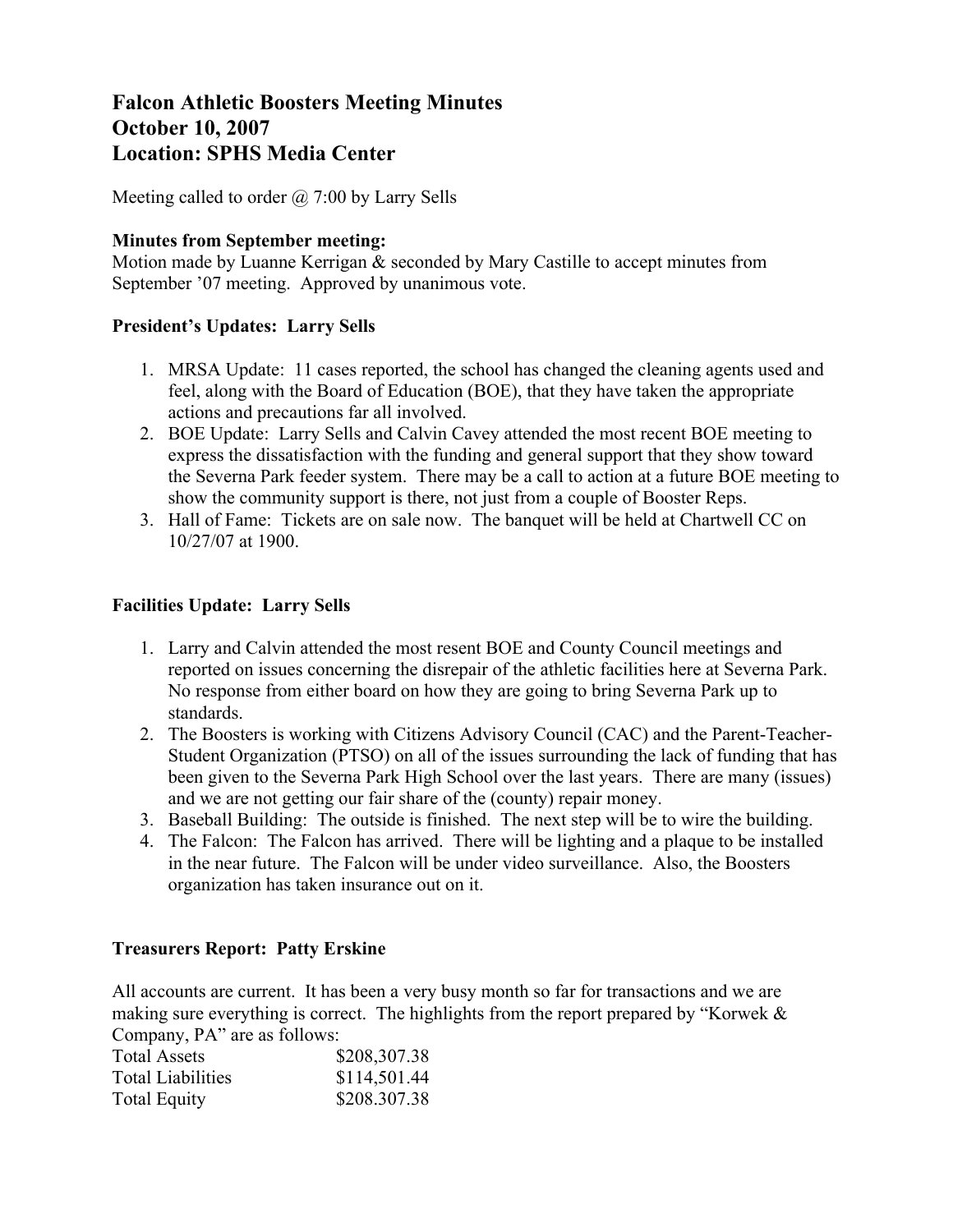#### **Membership Report: Beth Wiley**

Over 308 families have signed up and the total for membership dues is \$17,650. All team representatives need to make sure that Beth receives your team rosters so if the team is 100% she can get that money to you ASAP. The following teams became 100%: JV Field Hockey, JV Girls Soccer, and JV Boys Soccer.

## **Concessions Report: Luanne Kerrigan**

It has been a very busy start for the fall season. *Luanne is looking for more Concession Leaders.* We need to make sure all personnel working in the concession stands are 18 years and older for insurance purposes. Also, the team representatives have been contacted for manning the booths. Please make sure you are on time and with the required number of people. We are offering more choices for our customers but that means that we probably need more help in the booth to support this endeavor.

## **Athletic Director's Report: Wayne Mook**

The following are updates on projects/issues for the Athletic Department:

- 1. Field sprinkler issues: Issues with heads and limits on watering hours.
- 2. Stadium bleachers will start after the last home football game and are to be completed by February 29, 2008.
- 3. The new gym lights have been installed.
- 4. BOE is doing the electric work for the backboard winches.
- 5. The wrestling pads will be installed over the Thanksgiving break.
- 6. 10/22 is when the Gold County Championships will be held at Umd.
- 7. 10/26 is Homecoming game against North County.
- 8. 11/3 will be the weight certification for all wrestlers.
- 9. Winter sports packets are ready if you would like to pick them up.
- 10. A new swimming coach has been hired.
- 11. The Cheerleading coach will be resigning at the end of the season.

| <b>Committees:</b>                                     | Chair                                         | Date                      | <b>Comments</b>                   |
|--------------------------------------------------------|-----------------------------------------------|---------------------------|-----------------------------------|
| 1. Bull and Oyster Roast<br>2. Mulch<br>3. Golf Outing | <b>Steve Anstett</b><br>Patti Erskine<br>Open | 1/26/08<br>$3/28 - 29/08$ | Needs volunteers                  |
| 4. Senior Banquet                                      | <b>Gwen Chalmers</b>                          | <b>TBD</b>                | Gwen and Wayne<br>Coordinate date |
| 5. Hall of Fame Dinner<br>6. Media Person              | Larry Sells<br>Miriam Morrow                  | 10/27/07                  | Tickets \$40.00                   |
| 7. Stadium Signs                                       | <b>Steve Anstett</b>                          |                           | Need to mount signs               |